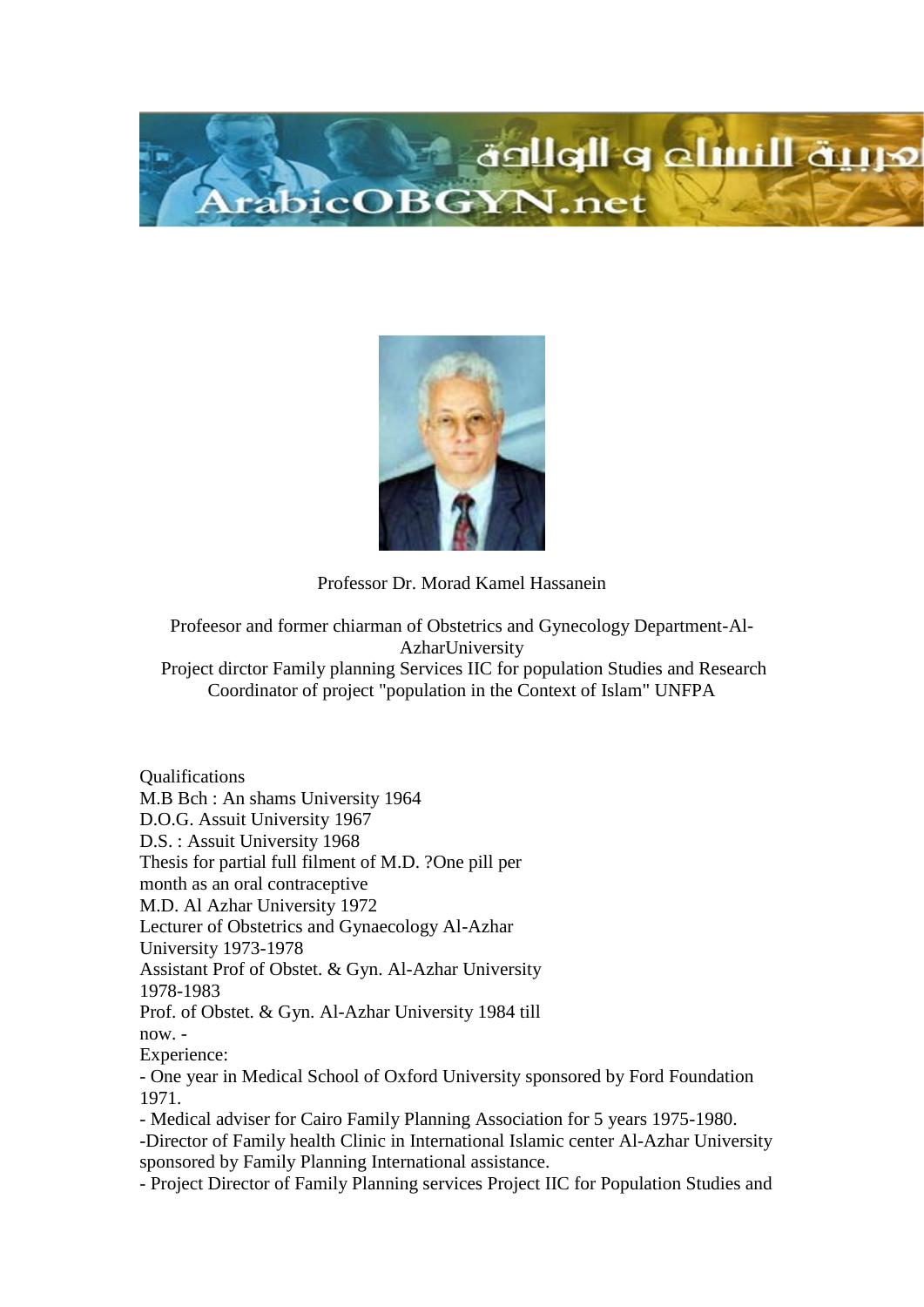Research 1990 till now.

- Co-ordinator Project "Population in the Context of Islam UNFPA. 1990 till now.

2

FIELDS OF INTEREST: Family Planning . Population.

Workshops

- Advances in Reproductive Health for Administration of Family Health and Family Planning Programs.?The Johns Hopkins University School of Medcine April 1978?

- Workshop in Management of Family Planning

Services organised by School of Professional Studies

Management Services Sponsored by FPIA"Family

Planning International Assistance?8-25 November

1985.

- International Islamic Center for Population studies and Research?Training

Workshop in Gynaecological microsurgery Supported by JHPIEGO?December 20- 31-1986.

- The Second International Medical Conference for Al Azhar University December 26-28,1987.

- The Academic Skill's Course?

Run by Al-Azhar Population Center and JI-IPIEGO, June 10-29th, 1988.

- The International Work Shop on Islam and Family Planning JOGYAKARTA, INDONESIA. November 19-23, 1990.

- Workshop on Improving Population Program Effectiveness, Organised by ICOMP 13-24. January 1992 in Koala Lampour, Malaysia.

MEETING'S AND WORK SHOPS SHARED IN BY: PREPARATION,

LECTURING AND PRESENTATION OF PAPERS.

1- One day Seminar for provincial theologians on "Islam and Population?, conducted by IIC in Zagazic Sharkia Governerate in 3 February, 1989.

2-One day Seminar on "Islam and Population?in Menia, Upper Egypt?on 28-12-

1989 conducted by International Islamic Center and Sponsored by UNFPA

3- One day Seminar for provincial Theologians "Isla and Population?conducted by IIC. in Port Said in June 28,1990.

- One day Seminar for provincial theologians on?Islam and Population?Conducted by 110 in Ismalia Governerat in July 12-1990, Sponsored by UNFPA.

- International Travelling Seminar on "Islam and Child

Spacing Organised by IIC in Magadishue "Somalia?

July (16-18) 1990 in Collaboration with Somalia

Family Planning Health Care Association Sponsored

by UNFPA

- 1st Meeting for Deans of Faculties of AI-Azhar University on Population Knowledge of Al-Azhar

Students on -

\* A training Seminar for Religious women leaders in the Rural branch "Tokh El-Karamous Sharkia Governerat of the IC to celebrate the World Population day July 11, 1991 sponsored UNFPA.

\* Training Seminar for Religious women leaders Rural branch of "Tanan?kalyobia Governerat of 110 sponsored by UNFPA.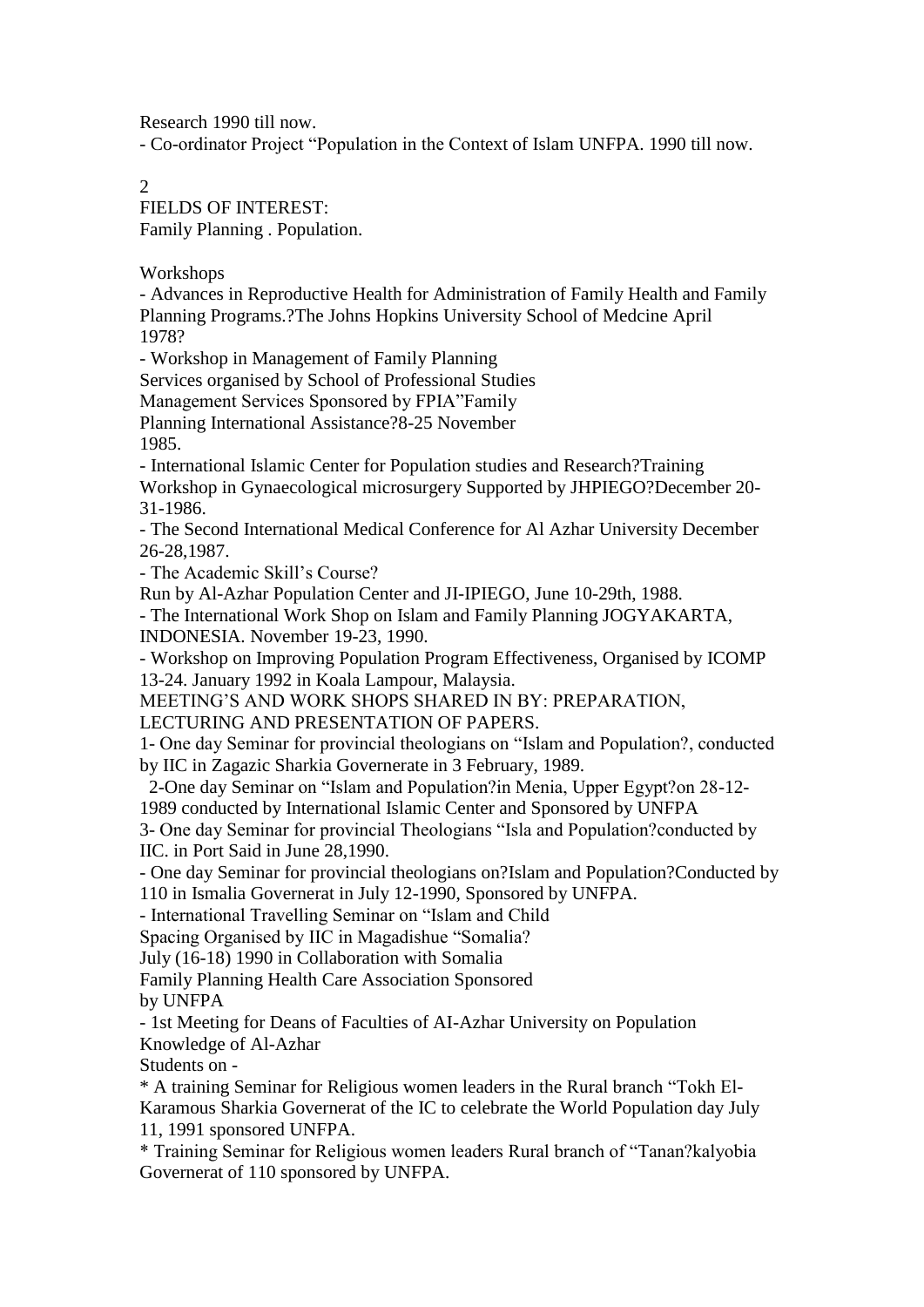- DA'WA and Population Studies in the Islamic World, Mahalla El Kubra Gharbia Governerat on July- 8-1991 sponsored by UNFPA.

-Second meeting for Dean Work Shop in 12-8,1991 on Population Knowledge of Al Azhar Students.

- First International Conference on "Bioethics in Human Reproduction Research in the Muslim World, Cairo, December 10-13,1991.

- First Meeting on Maternal Morbidity and Mortality in the Islamic World December 13-1991.

- Training Seminar for Religious women Leaders in Fayoom Governerate by 110 and "UNFPA?on February 24, 1992.

- One day Seminar for providential theologians on "Islam and Population?in Suez Governerate by IIC and UNFPA in 12 May, 1992.

- Expert group meeting on Maternal Mortality in the Islamic World July 16-17 1992 organised by IIC & UNFPA

- International Work Shop for Training of Theologians in the Demographic and Health Issues in the Islamic world 18-21 July 1992 organised by IIC & UNFPA.

- International Travelling Seminar on "Islam and Child Spacing?organised by 110 & UNFPA in Dakar,Sant Luis, and Kawalu "Senegal?August 31 September 4 1992

- International Travelling Seminar on Islam and Child Spacing in Bango, Gambia, September 6-7 , 1992 Organised by IIC. and UNFPA.

Publications

- One pill per month as an oral contraceptive, Egyptian Population and Family Planning Journal Vol. 5- No. I June 1972.

- BONNAR, J., KASONDE, K., HADDON, M., HASSANEIN M. K. and ALLINGTON M.J. Fibrinolytic activity in utero and bleeding complication with intra uterine contraceptive device British Journal of Obstetrics and Gynaecology 83 (2) 160 - 164, February, 1976.

- Fibrinolytic Activity of Menstrual Blood in Normal and Menorrhagic Women and in women wearing the small lippes and the Cu-T 200. mt. J. Gynaecol. Obstet 16-400- 407-1979.

- Peripheral serum levels of Medroxy progesterone Acetate, Estradiol and progesterone after injection of M.P.A. 150 mg.

Al Azhar Med. J. Volume 10, No 1, 1981.

- Effect of Medroxy progesterone Acetate "MpA?on serum Sodium, Potassium and Glucose Tolerance. Al Azhar Med. J. Volume. 10, No 1, 1981.

- Effect of Medroxy Progesterone Acetate As an Injectable Contraceptive on Serum Zinc and Copper Al-Azhar Med. J. Volume 10, No 1, 1981.

- Bromocriptine, the treatment of Infertile Women with Galactorrhoea-Amenorrhoea or Oligomenorrhaea Journal of the Medical Research Institute Alexandria University Vole. 4- 1983.

The PH of the vagina in cases of Trichomoniasis,

Moniliasis, and Cervical Erosion in Pregnant and Non pregnant women.

Jour, of the Egyptian society of Obstet. and Gyn. Vole. IX No 1, 1983.

- Evaluation of the PH of the Vagina in Different Phases of the Menstrual Cycle. -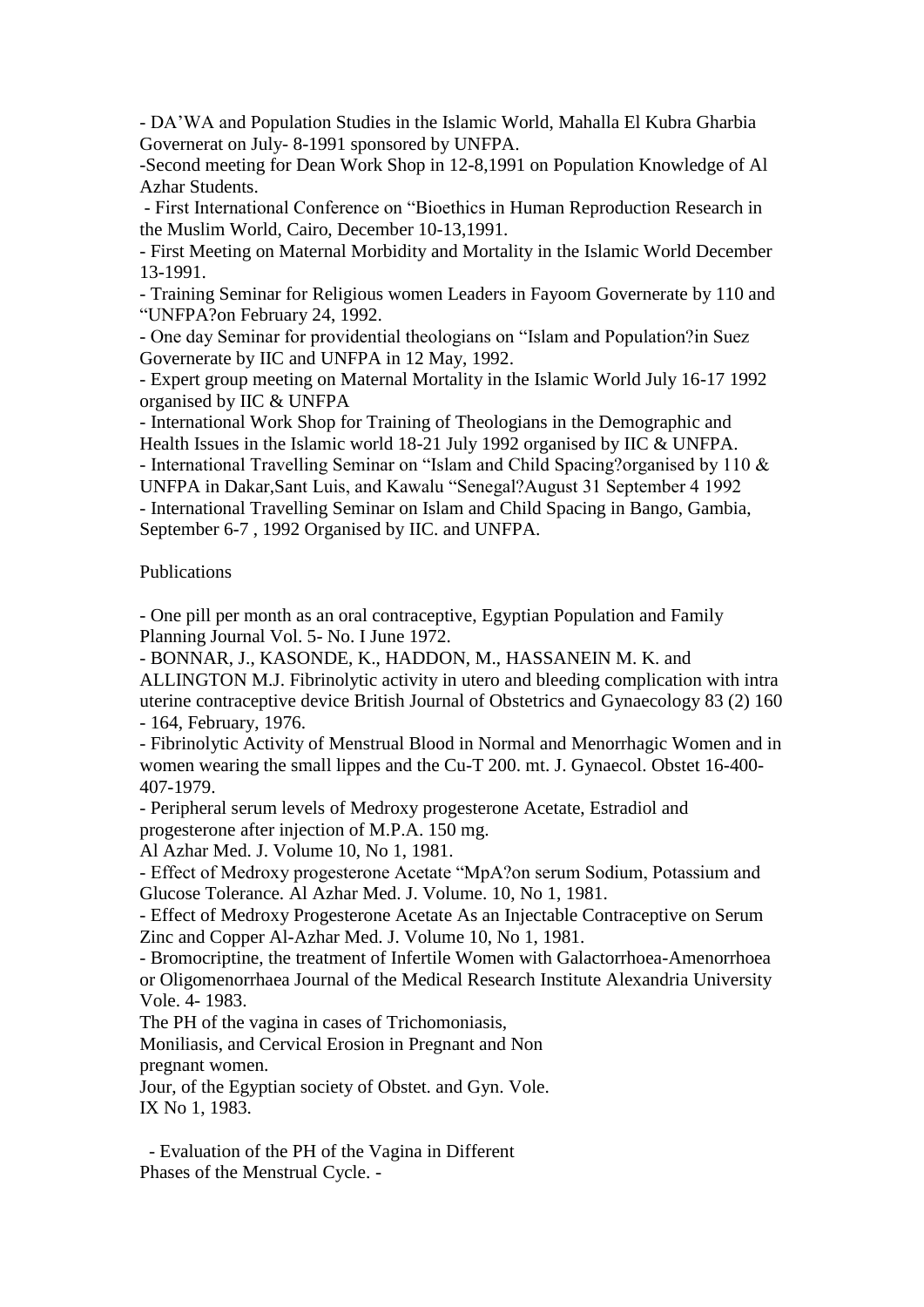Jour. of the Egyptian Society of Obstetrics and

Gynaecology vole. IX Mc 1, 1983.

- Evaluation of the Vaginal Rugae and Thickness in 8 different groups.

Jour. of the Egyptian society of Obstetrics and Gynaecclogy Vole IX No. 2 May 1983.

- Analysis of the Shape of 1000 Placentas and its Effects on Pregnancy, Labour and Newly born Population sciences No 4 Page 47-66,1983.

- Laparoscopic Removal of Ectopic Intrauterine uterine Contraceptive device. Population Sciences No 4 Page 79-86 , 1983.

- Al Azhar Experience with Micro Surgery for Restoration of tubal potency Population Sciences. No. 4 Page 141 - 146, 1983.

- Vaginal PH Effects Caused by OCS and Various Copper and Inert IUDS.

Contraceptive Delivery Systems Volume 4, No. 3 July 1983.

- Glucose Concentration of Cervical Mucus in Copper T

IUD Users.

Contraceptive Delivery System 4, (1983) Pages 195- 201.

- Prolactin Producing Pituitary Adenomas Radiologic Diagnosis.

Journal of the Medical Research Institute, Alexandria University Vol. 4, 1983.

- Ovulatory Response tobromocriptine in Infertile

Women with Galactorrhoea and Amenorrhoea or

Menstrual Instability.

Journal of the Medical Research Institute Alexandria

University Vol. 4, 1983.

- Hormonal Profile of Galuctorrhoea Infertile Women with Amenorrhoea or Oligomenorrhoea before and after Bromocriptine Therapy.

Journal of the Medical Research Institute Alexandria University, Vol. 4-1983.

- Analysis of Cord Insertion of 1000 placentas ,Their Effects on Pregnancy, Labour and Newborn. Population Sciences, No 5, 1984 93-110

- Histo-Chernical Study in Dysfunctional Uterine Bleeding (DUO).

3. Egypt Soc. Path. 3(1) 1984 13-28

- Menstrual Pattern and Late Tubal Potency Following Tubal Sterilization

Population Sciences Volume 6, 1985.

- Ultrasonic changes in maturing placenta and their

Relation to Biparental Diameter

Journal of the Egyptian Society for Ultrasonics 1985.

- Comparative Study of Abortion intwo Egyptian Hospitals.

Journal of Medical Research Institute, Alexandria

University vol.8, 1987.

- Vaginal Delivery Following Caesarean Section, 2nd International Medical Conference for Al-Azhar University - December 26-28,1987.

- Comparative Hormonal Study of Cases of

Hysterectomy with Unilateral Salpingo oophorectomy and Hysterectomy with Bilateral